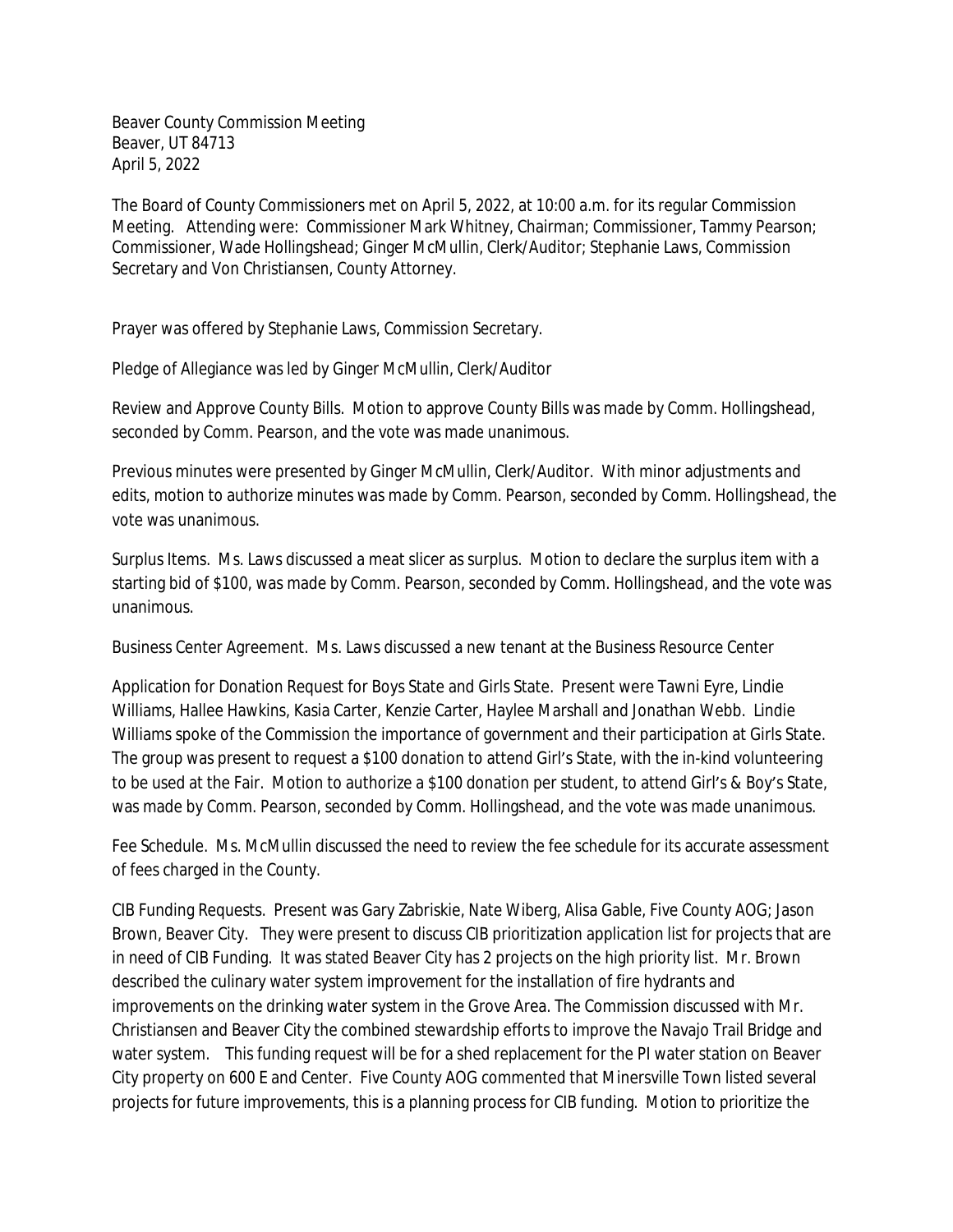Culinary Water System Improvement (1) and Center Street PI Well House building (2) was made Comm. Pearson, seconded by Comm. Hollingshead, and the vote was unanimous.

VistaWorks Updates/Consider Signing Media Bundle Agreement. Present were Michelle Evans and Bryan Jordan, VistaWorks. They attended to present an alternative option for tourism marketing at a reduced cost vs hiring a new tourism director in Beaver County, to continue the marketing approach to capture all of the benefits of the TRT tax collection. Comm. Whitney inquired about the UOT Grant history and the longevity of the grant offset. It was stated that this grant has been around for several years and are stable. The Commission will review and consider the proposal VistaWorks for the marketing expansion.

## Work through Lunch.

Consider Zoning Changes. Present was Kyle Blackner, County Building Authority. Mr. Blackner discussed possibly changing the Multi Use Zone (MU) in the Sulphurdale Commercial Area to a Central Development Zone. It was the recommendation of the Building Department to move forward with changing the zone from MU Zone to a Central Development Zone. This will be discussed in a public hearings will be held at the Planning & Zoning Board Meeting.

Commission Updates. Comm. Hollingshead reported on the Elk Meadows Special Service District meeting he recently attended. He brought before the Commission a possible Economic Development contact to contract for the Economic Development. Comm. Hollingshead reported on the ATV Jamboree and the progress on the event, as well as EMSSD activity. Comm. Whitney reported on Thermo Road turning lane progress, as well as the Martin Marietta Road improvements. Comm. Hollingshead reported on the phase IV of the bike trail. Comm. Pearson reported on the Landfill and the rate increase for fuel costs, which will be adjusted as the fuel cost fluctuate. Comm. Pearson updated the engineering progress at the Minersville Lake expansion.

Old Courthouse Museum. Present was Paula Spencer, DUP Director. Ms. Spencer was present to update the Commission on the Old Courthouse Museum. She reported on the donations received at the Museum for 2021. She discussed the clock and the maintenance and winding on the clock. Ms. Spencer reporting the pest control that is currently in progress for the treatment of insects in the Courtroom. It was discussed and decided to hold a Commission Meeting on June 21 at the Old Courthouse Museum Courtroom. Commission commended Paula Spencer on her passion of the Old Courthouse Museum.

Natural Hazard Mitigation Draft Plan. Present was Les Whitney, County Emergency Manager. Mr. Whitney was in attendance to present the Hazard Mitigation Draft Plan prepared. Mr. Whitney recommended the draft upon review from the Commission.

Interlocal Compact Agreement with Beaver City. Tabled for another date.

Consider Signing Resolution for Personnel Policy Short Term Military Leave. Present was Heidi Eyre, HR Director. This item was tabled for another meeting.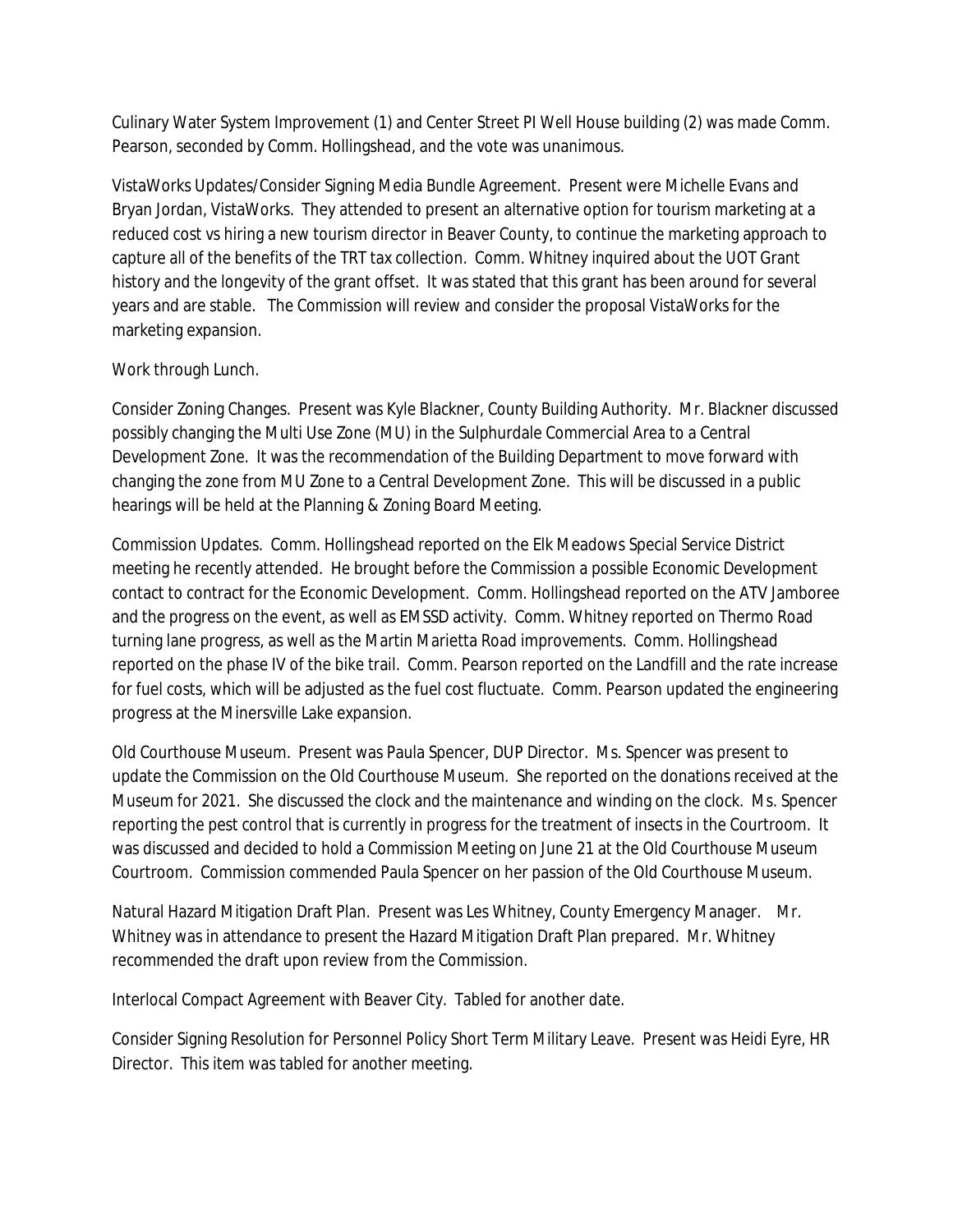Juneteenth Holiday. Present was Heidi Eyre, HR Director. Ms. Eyre discussed the new holiday observed by the Federal Offices and State Offices with some of the services not operating on this day. It was decided to review this option and revisit it another date.

Consider Signing Large Assembly Permit for the Stetson Wright Bull Riding Invitation. Present were ShaRee & Stetson Wright, Event Coordinators. Mr. Wright was present to get approval from the Commission for a large event permit for the Stetson Wright Bull Riding Invitation. Motion to authorize the large event permit for the Stetson Wright Bull Riding Invitational was made by Comm. Pearson, seconded by Comm. Hollingshead, and the vote was made unanimous.

Consider Signing Large Assembly Permit Application for Don't Trip Campout. Present was Shane Gadbaw, Eagle Point Resort. Mr. Gadbaw was present to gain approval from the Commission for a large assembly permit for the Don't Trip Campout. Mr. Christiansen commented on the past event and the amount of drug cases that came out of the event. He didn't feel like it reflected positively on Beaver County. Motion to authorize the large event permit for Don't Trip Campout was made by Comm. Pearson, seconded by Comm. Hollingshead, and the vote was made unanimous.

Highway 153 Discussion. Present were Keith Meinhardt, Daryl Friant, UDOT; Jared Whitmer, USDA Forest Service; Shane Gadbaw, Eagle Point Resort Owner; George Humphries, Fire Chief and David Barriett, UPH. Comm. Pearson led a discussion for the uses on Hwy 153. Mr. Whitmer commented on the additional recreation that has increased in the past couple of years. The issues the local agencies are seeing is the lack of parking on Hwy 153, which is a concern for the safety for the public as they recreate and access the area. Mr. Friant discussed the priority classification of the snow removal on Hwy 153, which allows the canyon to remain open for uses. Commissioner's discussed the planning discussion with UDOT leaders in the future. Mr. Friant discussed with the Commissioner's some options to gain additional access to Hwy 153. Mr. Whitmer suggested identifying the areas of expansion and create them all in one request. Mr. Gadbaw addressed the agencies with a suggestion on plowing at night. Mr. Friant stated that there are designated areas that do not allow night plowing. Mr. Humphries, the Beaver County Fire Warden, stated the best time to plow this road is at night, when the traffic is at a minimum. It was suggested to expand the Puffer Lake pull out area to allow for more room for parking. The other parking suggested is Timid Spring, which would need to be paved to that point, as well as maintained after the improvement. Mr. Whitmer requested a bike lane to be installed for the cycling enthusiast, to go from one trail to another. A plan was developed to move forward with this expansion. UDOT will check on right of ways, Forest Service will work on environmental clearances. It was decided to develop a working group to explore permitting and funding plans for this possible project. Comm. Pearson will follow up with this group.

Minersville Lake Park Turning Lanes. Present were Keith Meinhardt, Daryl Friant, UDOT. Commission discussed the need for a turning lane at the Minersville Lake Park, to access the camping and recreating area. It was decided to develop a concept report and concept design plan and put counters on the road to track the traffic going in and coming out of the Park. The County Road Dept. can do that part.